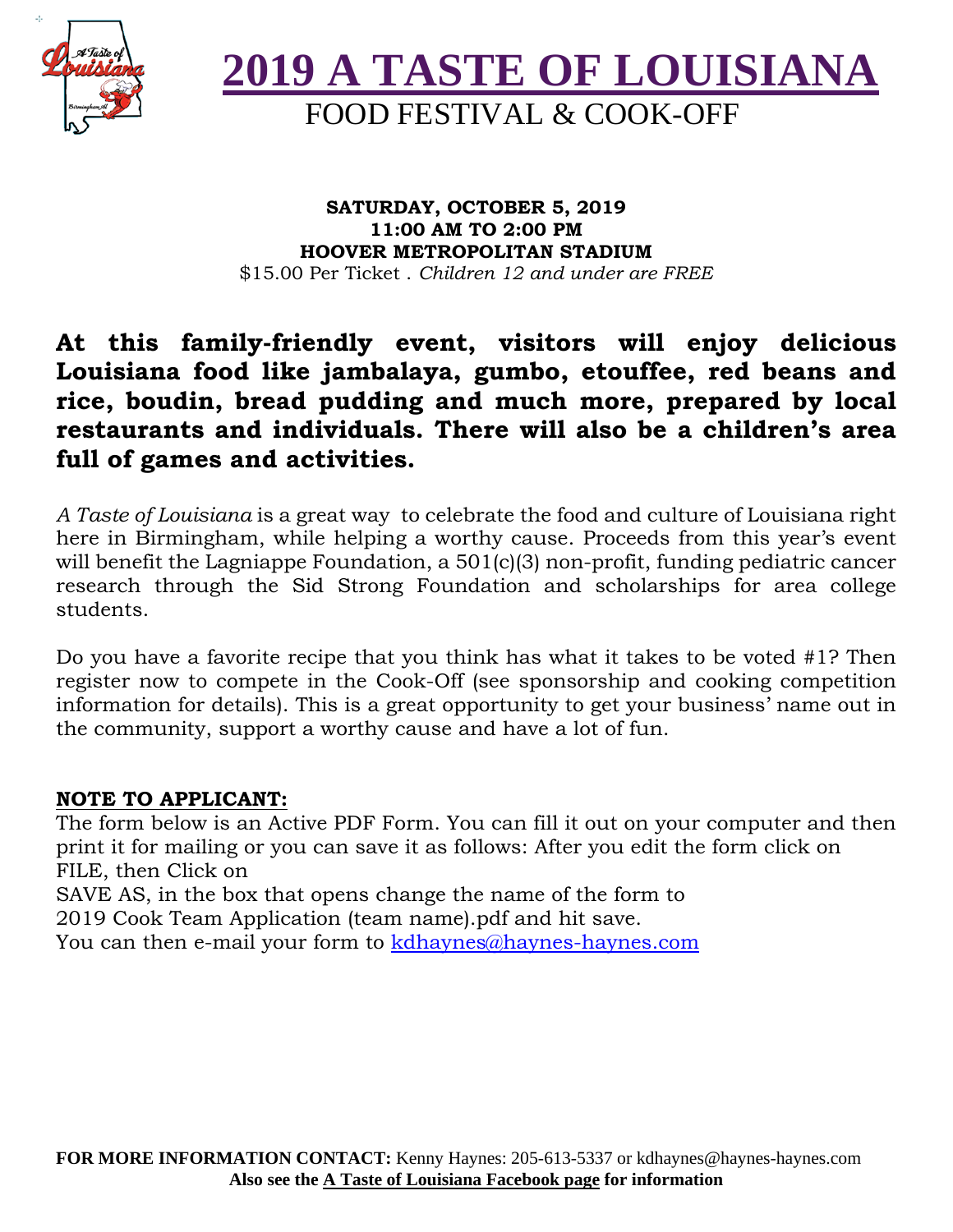

**2019 A TASTE OF LOUISIANA** 

# FOOD FESTIVAL & COOK-OFF

## **OCTOBER 5, 2019, 11 AM – 2 PM HOOVER METROPOLITAN STADIUM, HOOVER, AL**

## **COOK-OFF REGISTRATION FORM**

DEADLINE IS September 24, 2019

Serve your favorite Louisiana food and compete for the title. A 10x10 space, one 8' table, a sign with your team name, and up to five wristbands will be provided. You may bring your own 10x10 tent or a tent can be provided for an additional \$100, if requested by September 13th. Read Guidelines & Rules for more information.

#### **Will you be providing your own tent? Yes/No**

#### Circle One: **AMATEUR**- \$100 **PROFESSIONAL**- \$250 **STUDENT**- \$50

|                                       | Cookin' Krewe Name: Name: Name and All Cookin' Krewe Name: Name and All Cooking Service Cooking Service All Co |                                      |
|---------------------------------------|----------------------------------------------------------------------------------------------------------------|--------------------------------------|
|                                       |                                                                                                                |                                      |
|                                       |                                                                                                                |                                      |
|                                       |                                                                                                                |                                      |
|                                       |                                                                                                                |                                      |
|                                       |                                                                                                                |                                      |
|                                       |                                                                                                                |                                      |
|                                       |                                                                                                                |                                      |
|                                       |                                                                                                                |                                      |
|                                       |                                                                                                                |                                      |
|                                       |                                                                                                                |                                      |
|                                       | METHOD OF PAYMENT: Credit Card/ Check<br><b>Credit Card:</b> (Circle One) Visa MC AmEx Discover<br>$Card \#$   |                                      |
| Billing Zip Code                      | Exp. MO. ____ YR. ____ 3-Digit Security Code _______                                                           |                                      |
| Mail completed registration forms to: | <b>Make check payable to:</b> Lagniappe Foundation<br>Enclosed is my payment for $\frac{1}{2}$                 | Kenny Haynes<br>Lagniappe Foundation |

**FOR MORE INFORMATION CONTACT:** Kenny Haynes: 205-613-5337 or kdhaynes@haynes-haynes.com **Also see the A Taste of Louisiana Facebook page for information**

 1600 Woodmere Drive Birmingham, AL 35226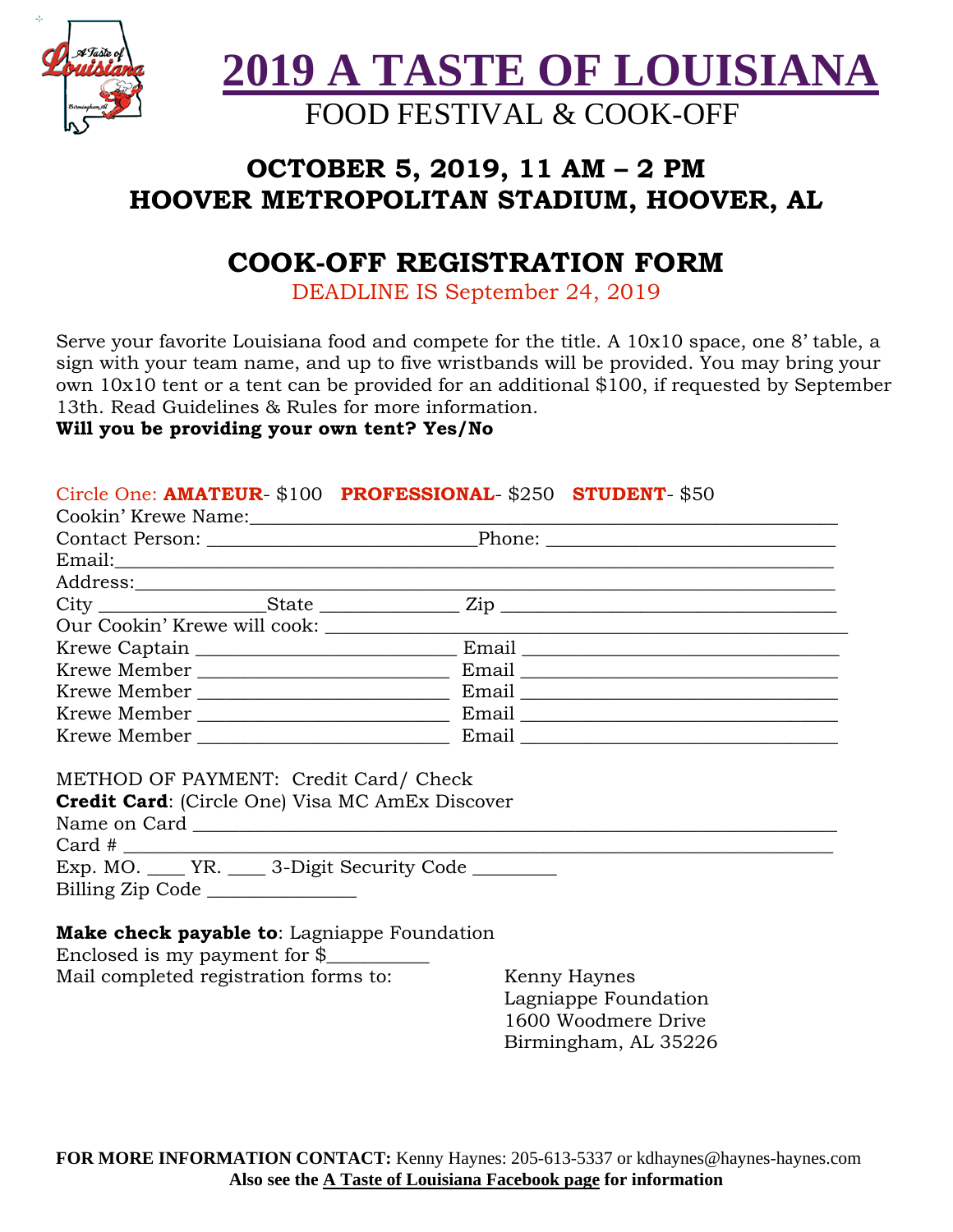

# **2019 A TASTE OF LOUISIANA**

# FOOD FESTIVAL & COOK-OFF

 $\Box$ , have read and understand the rules of the A Taste of Louisiana Food Cook-Off and my Cookin' Krewe will abide by the rules provided on the A Taste of Louisiana Cook-Off Rules page.

Signature \_\_\_\_\_\_\_\_\_\_\_\_\_\_\_\_\_\_\_\_\_\_\_\_\_\_\_\_\_\_\_\_\_ Date \_\_\_\_\_\_\_\_\_\_\_\_\_\_\_\_\_\_\_\_\_\_\_\_\_\_

Thank you for participating in the *2019 A Taste of Louisiana Food Festival & Cook-Off*. Proceeds from this fun and tasty event will benefit the Lagniappe Foundation, funding Pediatric Cancer Research through the Sid Strong Foundation and scholarships for local students. It is open to professional and amateur "Cookin' Krewes." Following are the basic rules and guidelines.

#### GUIDELINES:

Check-in: Festival grounds open at 8:00 AM Saturday morning for all sponsors and delivery trucks. Due to limited space, no campers/trailers are allowed in cooking area. All vehicles may unload and then be moved to the designated parking area by 10:00 AM. ATOL committee members will be present to help sponsors get to their booth locations.

Decorations: Contestants are encouraged to decorate extensively and have lots of fun with the public. You may use any kind of family friendly Cajun, Mardi Gras or Louisiana themed decorations.

Food: Food will be served to the public from 11:00 AM to 2:00 PM or until you run out.

\* Food service gloves MUST be worn when handling and serving food

\* Food must be kept at a safe temperature (140 degrees or more for hot food and 39 degrees or less for cold food)

- \* Contestant must prepare/cook in a sanitary manner
- \* Contestants MUST provide all food
- \* Cooking conditions subject to inspection by ATOL chairpersons and/or Health Department
- \* No pets allowed in food prep/cooking areas
- \* Please display a list of ingredients at your booth

Cooking Location: Contestants are encouraged, but not required, to prepare food on site. However, food must be prepared by the entering sponsor.

Booth: Booth size is 10' x 10'. Promotional items may be handed out to festival goers. You are welcome to display any signs, banners, or ads within your space for your Team/Company. Contestants must bring their own equipment including chairs, tents, butane cookers, fire extinguishers, etc. Due to circuit limitations, do not anticipate that electricity will be available for contestants. Water will be available.